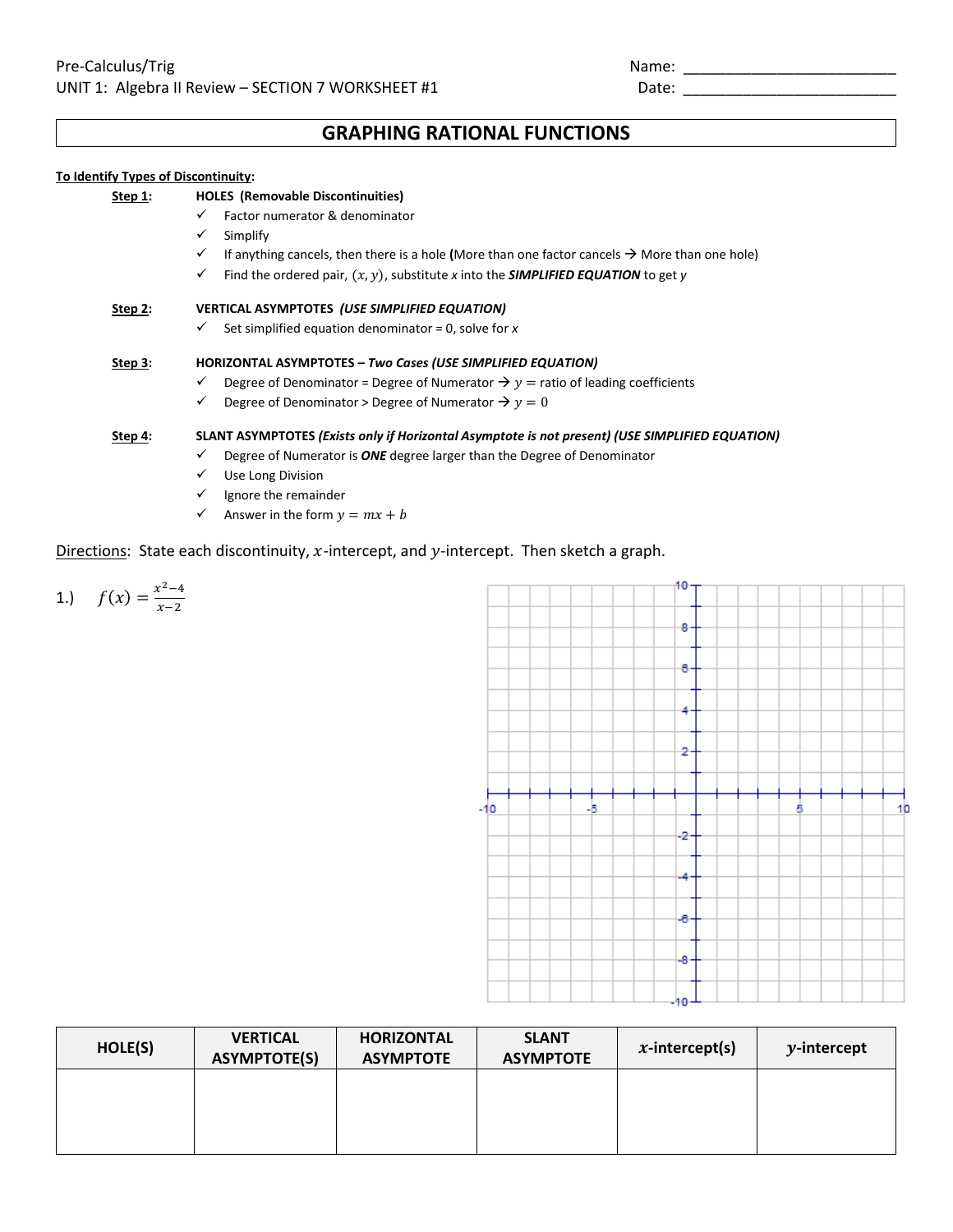2.) 
$$
f(x) = \frac{-2}{(x-3)^2}
$$



| HOLE(S) | <b>VERTICAL</b><br><b>ASYMPTOTE(S)</b> | <b>HORIZONTAL</b><br><b>ASYMPTOTE</b> | <b>SLANT</b><br><b>ASYMPTOTE</b> | $x$ -intercept(s) | $y$ -intercept |
|---------|----------------------------------------|---------------------------------------|----------------------------------|-------------------|----------------|
|         |                                        |                                       |                                  |                   |                |
|         |                                        |                                       |                                  |                   |                |



3.) 
$$
f(x) = \frac{-5}{x^2 - 2x - 3}
$$

| HOLE(S) | <b>VERTICAL</b><br><b>ASYMPTOTE(S)</b> | <b>HORIZONTAL</b><br><b>ASYMPTOTE</b> | <b>SLANT</b><br><b>ASYMPTOTE</b> | $x$ -intercept(s) | $y$ -intercept |
|---------|----------------------------------------|---------------------------------------|----------------------------------|-------------------|----------------|
|         |                                        |                                       |                                  |                   |                |
|         |                                        |                                       |                                  |                   |                |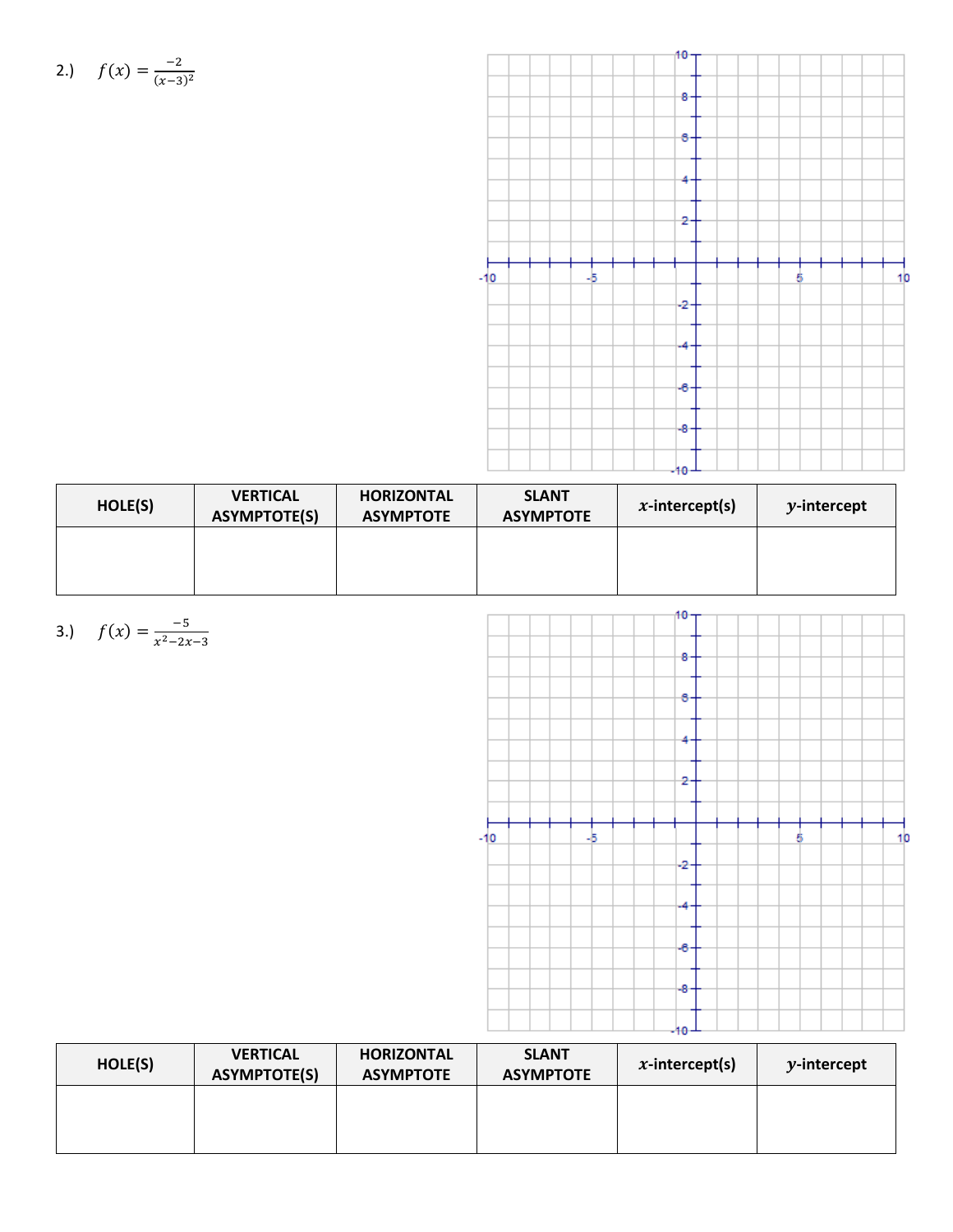4.) 
$$
f(x) = \frac{x^3 + 4x^2 - 21x}{x^2 + 4x - 21}
$$



| HOLE(S) | <b>VERTICAL</b><br><b>ASYMPTOTE(S)</b> | <b>HORIZONTAL</b><br><b>ASYMPTOTE</b> | <b>SLANT</b><br><b>ASYMPTOTE</b> | $x$ -intercept(s) | $y$ -intercept |
|---------|----------------------------------------|---------------------------------------|----------------------------------|-------------------|----------------|
|         |                                        |                                       |                                  |                   |                |
|         |                                        |                                       |                                  |                   |                |



| HOLE(S) | <b>VERTICAL</b><br><b>ASYMPTOTE(S)</b> | <b>HORIZONTAL</b><br><b>ASYMPTOTE</b> | <b>SLANT</b><br><b>ASYMPTOTE</b> | $x$ -intercept(s) | $y$ -intercept |
|---------|----------------------------------------|---------------------------------------|----------------------------------|-------------------|----------------|
|         |                                        |                                       |                                  |                   |                |
|         |                                        |                                       |                                  |                   |                |

5.) 
$$
f(x) = \frac{x^2 + 5x + 8}{x + 3}
$$